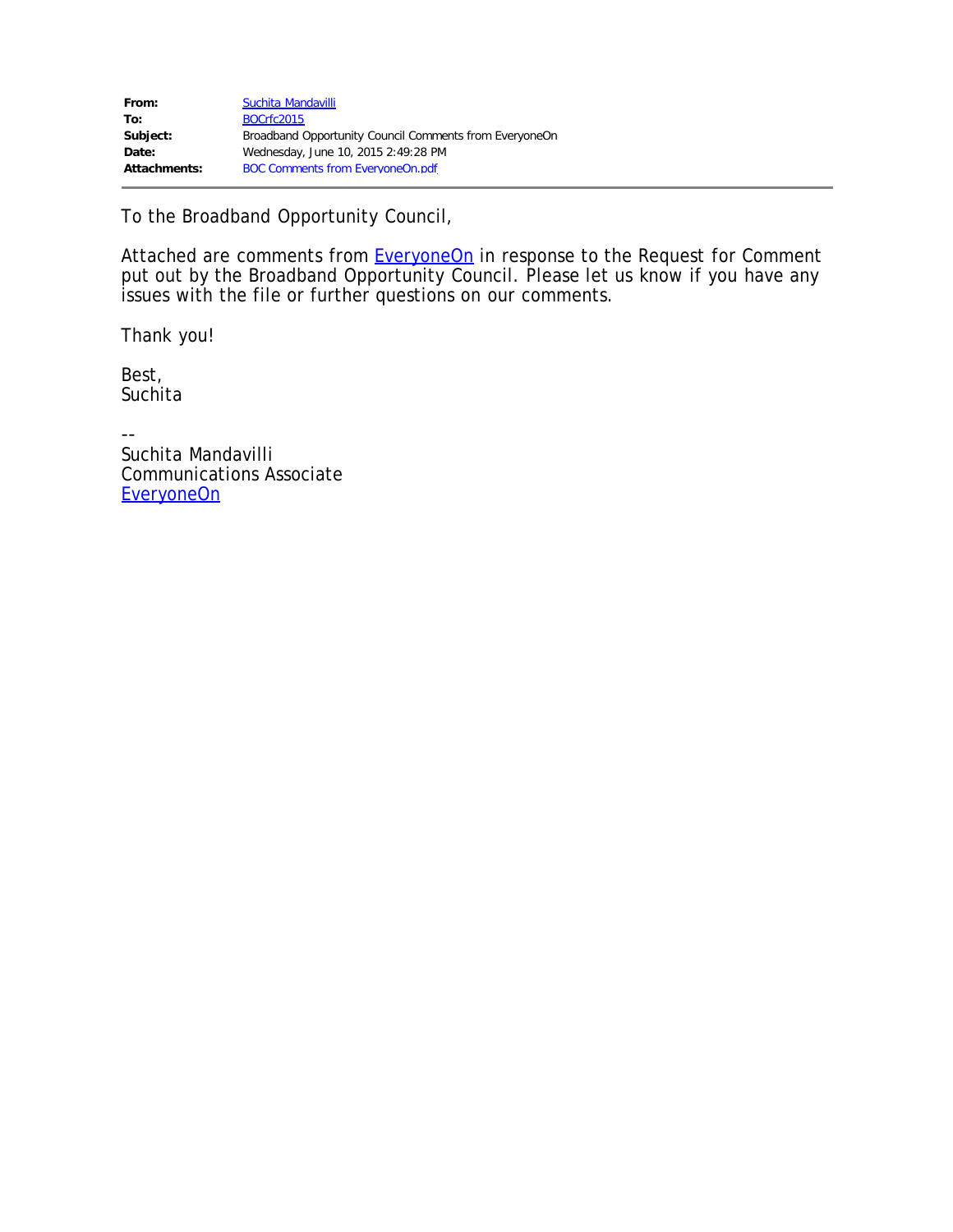

# **Comments to the Broadband Opportunity Council**

EveryoneOn is a national nonprofit working to eliminate the digital divide by making high- speed, low-cost Internet service and computers as well as free digital literacy training accessible to all unconnected Americans. We aim to leverage the democratizing power of the Internet to provide opportunity to all Americans—regardless of age, race, geography, income, or education level.

In our years working with community-based organizations, national nonprofits, schools, and more on Internet adoption work, we have collected best practices on adoption as well as suggestions on how to make adoption easier and more effective.

#### BEST PRACTICES

Currently, digital inclusion work is primarily conducted on a local level, and there are strong benefits to this approach. Every community has different needs and community-based organizations are best placed to understand these needs and create solutions to directly address them. However, because of this localized approach, communities do not always share practices which each other, which means that new digital inclusion organizations are often required to recreate work that has already been done.

It is integral that we create support systems for community-based organizations such that digital inclusion organizations across the country have a platform on which to communicate with each other, provide resources, and share best practices.

## CROSS-SECTOR COORDINATION

Infrastructure for Internet service is still a problem in the United States, especially in rural areas. According to the National Broadband Map, three percent of the population has access to zero wireline service providers. This distinction is starker when looking at urban versus rural populations. According to a study by the NTIA, 71 percent of the rural population in 2011 had access to a basic wireline broadband service as compared to 98 percent of the urban population.

We need to improve infrastructure, especially in rural areas. However, building out infrastructure is expensive. To help with this problem, we should coordinate construction efforts across sectors to help reduce total cost.

#### CROSS-SECTOR PARTNERSHIPS

Home Internet access has been proven to improve outcomes in the economic, health, education, and other sectors. Ensuring that Americans have access to affordable Internet is not only beneficial to the unconnected household but also to the many sectors these households interact with on a daily basis.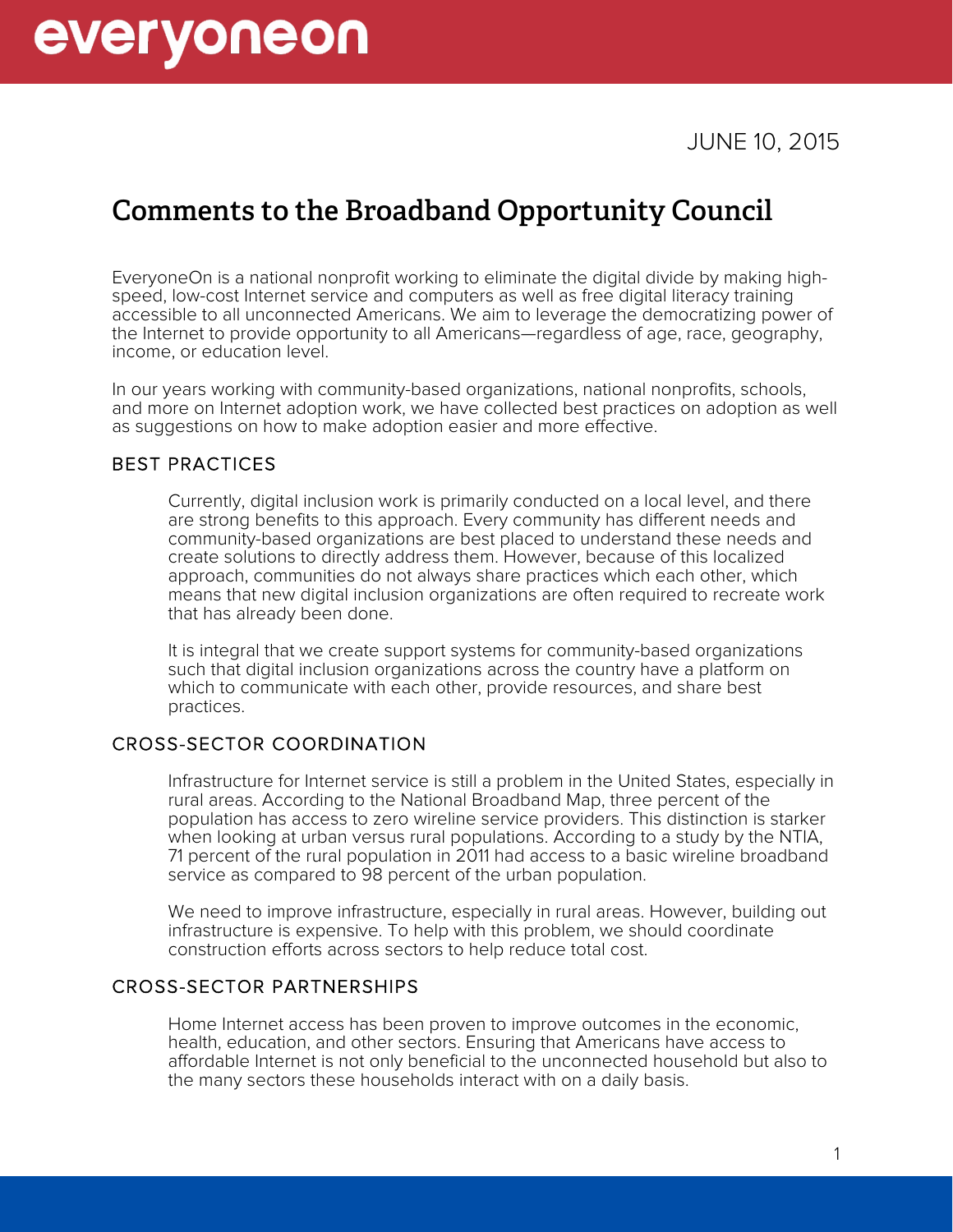

By working with partners such as banks, utility companies, and hospitals, we can incentivize companies to fund or promote Internet adoption, as it is economically beneficial to them as well. More households online mean more customers for many companies, and therefore there is reason for them to invest.

#### **DEVICES**

Internet access important, but won't be adequately used without a device. Mobile phones aren't enough, especially for school and work purposes. For those, you really need a laptop or desktop computer.

According to a report by Pew Research Center, 10 percent of Americans own a smartphone without any other form of high-speed Internet at home. Fifteen percent only have limited options aside from their data plans.

Without access to affordable devices, Internet service won't be adequately utilized. Studies have often found that people don't use large amounts of data, but what isn't discussed is the correlation between using very little data and not having a computer. In fact, we have found that, on average, households use 44 GB of data per month. That is, when households have a connection, they are very active on the Internet, but need the means to do so.

As an example of an Internet and device solution, we are currently working with Cox Communications, Computer Dealers Inc., and local partners in Macon, GA to engage low-income families with young children. Through a grant from the Cox Foundation and by working with our partners, we have managed to heavily subsidize tablets preloaded with learning content for these families and paired it with affordable Internet access. The combined solution, we believe, will be more effective in helping these families take advantage of the power of technology than simply offering low-cost Internet service.

To truly engage low-income communities online, we need to ensure that we are working with device refurbishers and come up with creative solutions to ensure these households have devices as well.

EXPAND E-RATE<br>The digital divide, while harmful to society as a whole, is particularly harmful to K-12 students. Internet access is becoming increasingly integral to completing homework and succeeding in school. Lack of home access has created what FCC Commissioner Jessica Rosenworcel has termed the "Homework Gap." A recent study by the Pew Research Center found that households with annual incomes below \$50,000 are four times as likely as higher-income households to lack broadband.

While e-rate reform in 2014 helped direct funding toward school's Internet initiatives, it is still limited to the physical school buildings. As school move from computer labs to 1:1 learning, they need to ensure that their students are connected not only while at school, but also at home.

It is no longer appropriate to define a school by the physical building in which classrooms are housed. In this digital age, learning extends beyond those walls and into students' homes. Therefore, by allowing e-rate funding to help provide Internet access to schools, that funding should be applicable not only to infrastructure in the